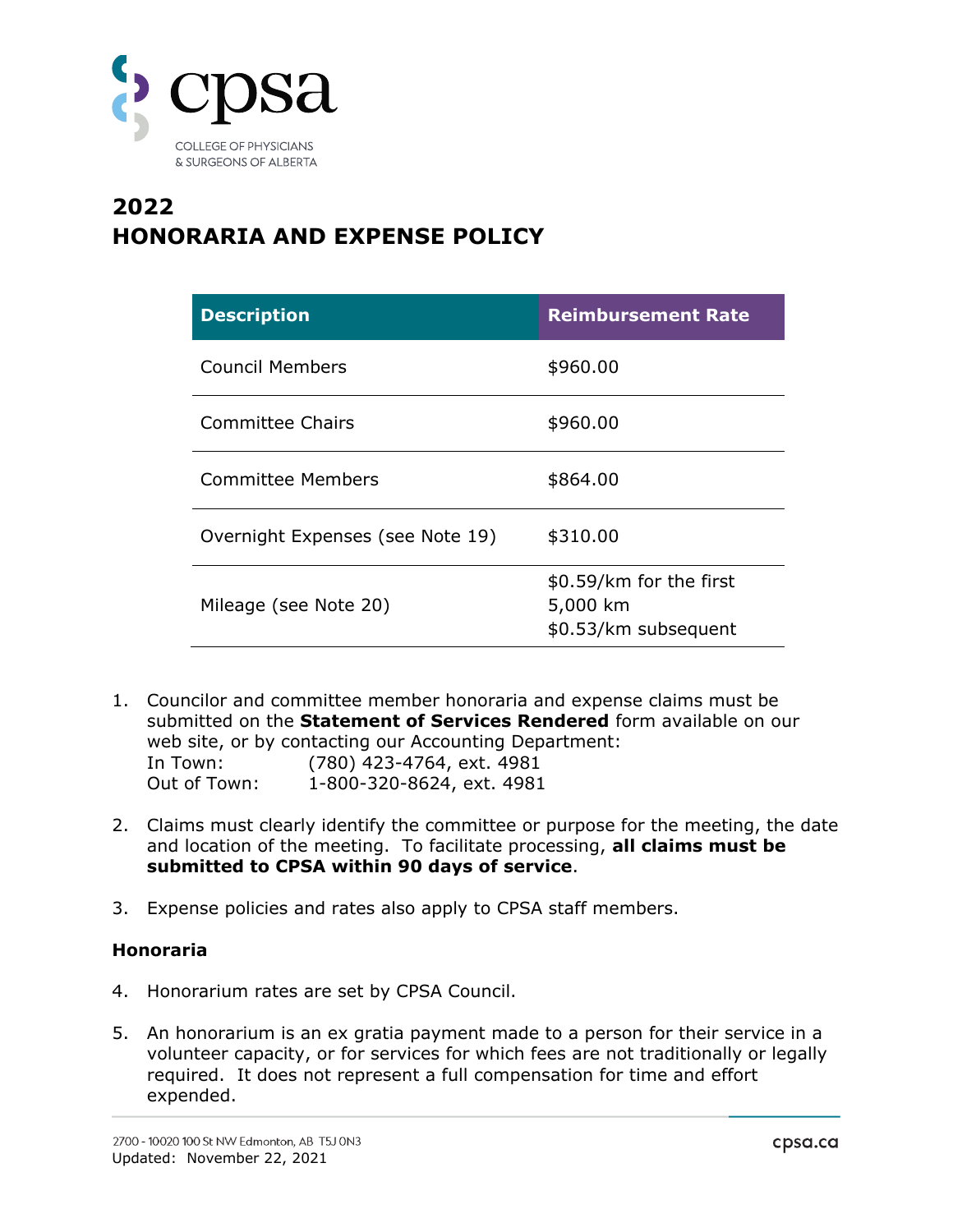

- 6. An honorarium is not based on an agreed amount between the individual providing services and the CPSA representative seeking services. If payment is agreed upon, this constitutes a contractual agreement and will involve invoicing, taxes, and related factors.
- 7. Per diem/honorarium entitlement is based on an 8 hour work day.
- 8. Councilors and committee members who attend a meeting that is less than 8 hours but equal to or greater than 5 hours, will receive an 8 hour honorarium payment. This applies regardless if they attended in-person or teleconference.
- 9. Honoraria are generally payable for attendance at formal meetings and hearings only, as shown on the minutes. Time spent preparing for meetings and hearings, reviewing agendas or files, or preparing correspondence is not normally reimbursed. Preparation time for Council meetings or hearings may be paid, but this would be by exception, at the call of the President in advance of the meeting.
- 10. Observers who are invited to attend CPSA Committee meetings may be eligible for reimbursement of travel expenses but are generally not eligible to be paid an honorarium (both at the discretion of the Registrar).
- 11. Honoraria will be paid for travel time if a physician/committee member must travel to and from a CPSA meeting, as follows: 70 to 550 km (round trip), an additional 1/2 day 551 to 950 km (round trip), an additional 1 day Over 950 km (round trip), an additional 1.5 day
- 12. No per diem is paid for attendance of Councilor or Committee members at CPSA-related social functions, but expenses related to attendance may be claimed. Councilors attending their local Regional Tour are eligible for a ¼ day honorarium plus travel time, if outside their home community.
- 13. Any individual receiving normal pay from their employer to attend a CPSA meeting should not be accepting an honorarium. If an individual has to use their vacation time or needs to take time off without pay to attend meetings, they may be eligible for an honorarium.
- 14. Councilors attending retreats for Council (i.e. the business of Council) will be paid according to the same arrangements as regular Council meetings.
- 15. Meetings held via teleconference or video conference may be claimed at the same rate as an in-person meeting.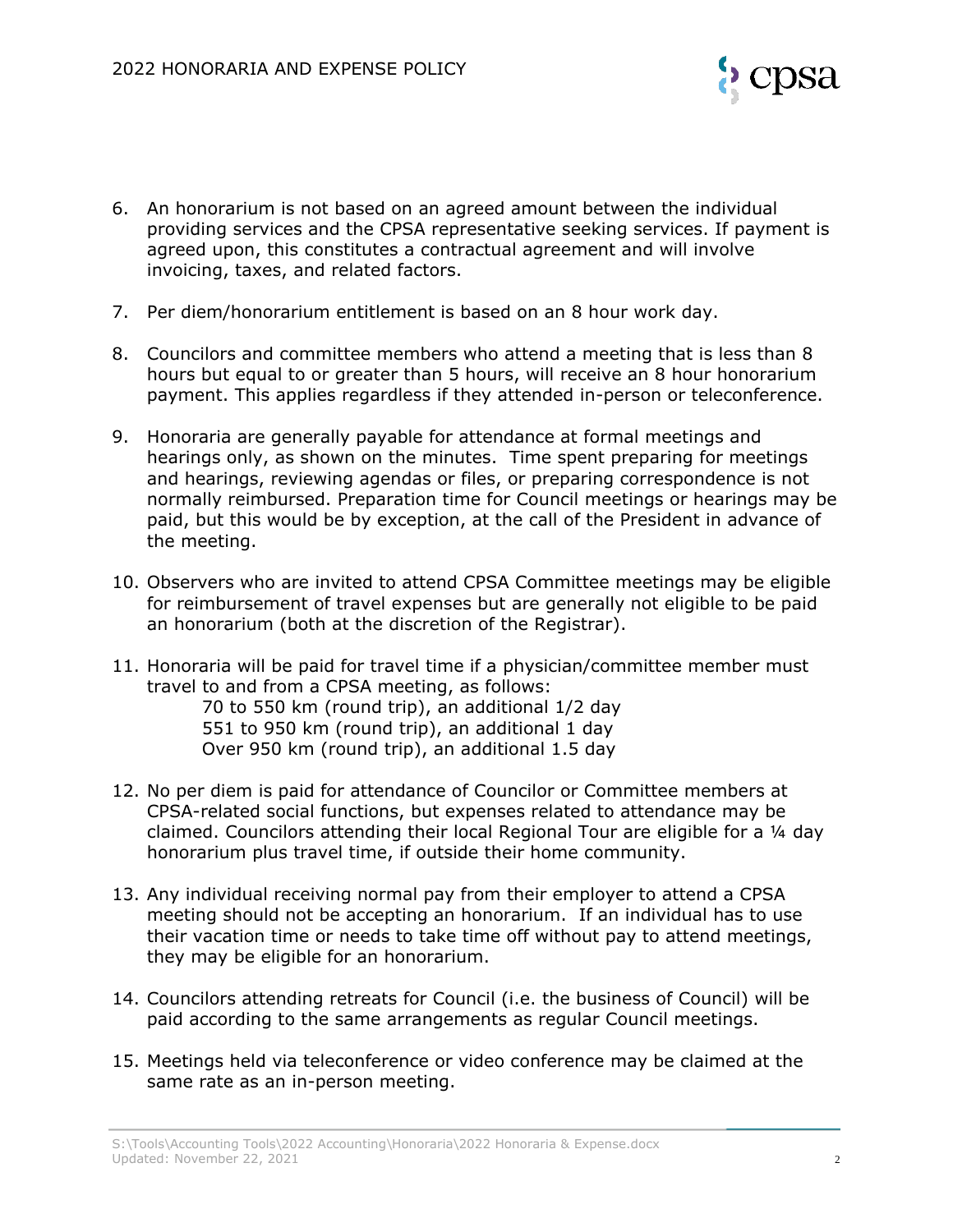

- 16. Honorarium payments will be issued in the committee member's name. Source deductions (CPP and income tax) will be withheld at source on honoraria paid to all Council and Committee members as required by Canada Revenue Agency. In February of the following year, T4s will be issued.
- 17. Any conflicts of interest must be disclosed to CPSA in advance of any services being rendered.

## **Expenses**

- 18. **Original or scanned receipts from hotels, restaurants, etc., and credit card slips must be submitted with expense claim forms.**
- 19. For a one-day meeting out of town, every effort to conduct the business within one working day, without overnight stay, is appreciated.

Actual **overnight expenses** (to cover hotel, meal and reasonable incidentals) will be reimbursed when supported by original receipts to a normal maximum of \$**310.00** per night (in Edmonton or Calgary) before any taxes, unless prior approval is obtained from the registrar to exceed the maximum.

For overnight stays on CPSA business outside of Edmonton or Calgary some flexibility in the normal maximum may be allowed, with prior approval by the Registrar, if hotel rates within the allowable maximum are not available. Taking advantage of special rates or other discounts is appreciated.

For staff attending an out-of-town approved conference or professional development course, overnight stays at the conference hotel rate is acceptable.

Non-allowable expenses include, but are not limited to:

- Valet parking
- **Dry cleaning services**
- Movie rental
- 20. **Mileage** is paid for private vehicle travel, in lieu of vehicle operating expenses such as fuel and maintenance expenses; accident claims (including deductibles), repairs and traffic violations are not reimbursable. Mileage is not normally paid for travel within claimant's home community, with the following exceptions:

CPSA will reimburse claimants for the use of their personal vehicle at the effective mileage rate for CPSA-required business within their home community, (but excluding claimants' commute to and from the CPSA office).